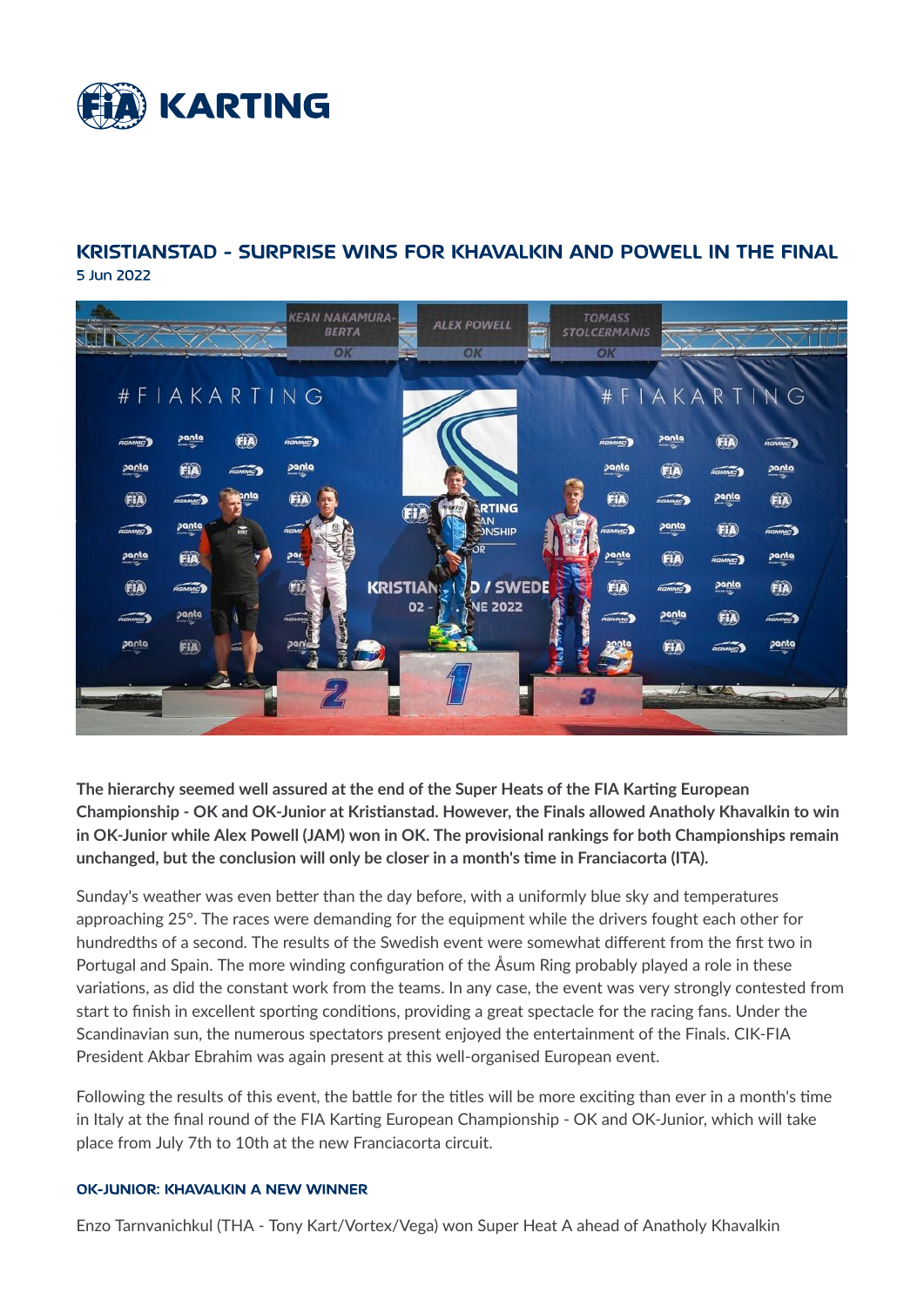(Parolin/TM Racing/Vega) while Guillaume Bouzar (LUX - Tony Kart/Vortex/Vega) won Super Heat B against Kirill Kutskov (Birel ART/TM Racing/Vega) The Final was to change the balance of power again. Khavalkin negotiated his start perfectly from the outside lane and took the lead over Bouzar on the second lap. Jan Pzryroswki (POL - Tony Kart/Vortex/Vega) tried his luck, but remained second behind Khavalkin in a long neck-and-neck battle. Tarnvanichkul was in third place for most of the race. However, Kutskov stepped up his effort and moved into third place with three laps to go. Khavalkin won with the fastest lap, 1" ahead of Pzryroswki, followed by Kutskov by 4" who was to be demoted to 18th later by a penalty while Tarnvanichkul dropped back to 10th with a badly positioned front fairing. Bouzar recovered third place ahead of Lewis Wherrell (GBR - Exprit/TM Racing/Vega) and Tiziano Monza (SGP - KR/lame/Vega), Miguel E. Costa (BRA - KR/lame/Vega) and Emanuele Olivieri (ITA - IPK/TM Racing/Vega) obtained flattering results ahead of the provisional leader Nathan Tye (GBR - Sodi/TM Racing/Vega), who maintained his position by ranking eighth in the Final ahead of Dmitry Matveev (Tony Kart/Vortex/Vega).

### Provisional ranking of the 2022 FIA Karting European Championship - OK-Junior after the Round 3

- 1- Nathan Tye (GBR) 64 points
- 2- Anatholy Khavalkin 60 points
- 3- Dmitry Matveev 47 points
- 4- Enzo Tarnvanichkul (THA) 39 points
- 5- René Lammers (NLD) 38 points

### POWELL THE FIRST JAMAICAN WINNER IN OK

Kean Nakamura-Berta (GBR - KR/lame/MG) had confirmed his status of favourite with another brilliant victory during the Super Heat A against Alex Powell (JAM - KR/lame/MG) and the World Champion Tuukka Taponen (FIN - Tony Kart/Vortex/MG). Tomass Stolcermanis (LVA - Energy/TM Racing/MG) won in Super Heat B ahead of Olin Galli (BRA - CRG/lame/MG) and Luka Sammalisto (FIN - KR/lame/MG). Kean Nakamura-Berta was unsettled by a small exit from the track on the first lap of the Final and Powell took the lead on the following lap to never leave it. Maksim Orlov (Parolin/TM Racing/MG) was second until the ninth lap. Nakamura-Berta was back in second place, but Powell controlled the situation and kept his lead until the finish line, where he crossed the finish line 1,1" ahead of Nakamura-Berta. Stolcermanis took third position far ahead of Taponen and Orlov. Evan Giltaire (FRA - KR/lame/MG) had to fight hard to reach sixth place in front of the leader of the provisional ranking Joe Turney (GBR - Tony Kart/Vortex/MG). Arvid Lindblad (GBR - KR/lame/MG) finally progressed to eighth position followed by Galli and Juho Valtanen (FIN - Tony Kart/Vortex/MG). Enzo Deligny (FRA - Parolin/TM Racing/MG) could count on a gain of 10 places to 11th position to stay well placed in the Championship while Ean Eyckmans (BEL - Tony Kart/Vortex/MG) finished a complicated weekend in 25th position.

### Provisional 2022 FIA Karting European Championship - OK standings after Round 3

- 1- Joe Turney (GBR) 79 points
- 2- Kean Nakamura-Berta (GBR) 70 points
- 3- Alex Powell (JAM) 53 points
- 4- Enzo Deligny (FRA) 47 points
- 5- Evan Giltaire (FRA) 45 points

The results of the Kristianstad event can be found on the official FIA Karting Championship app for mobile devices and on the website www.fiakarting.com.

# **KRISTIANSTAD - VICTOIRES SURPRISES DE KHAVALKIN ET POWELL EN FINALE**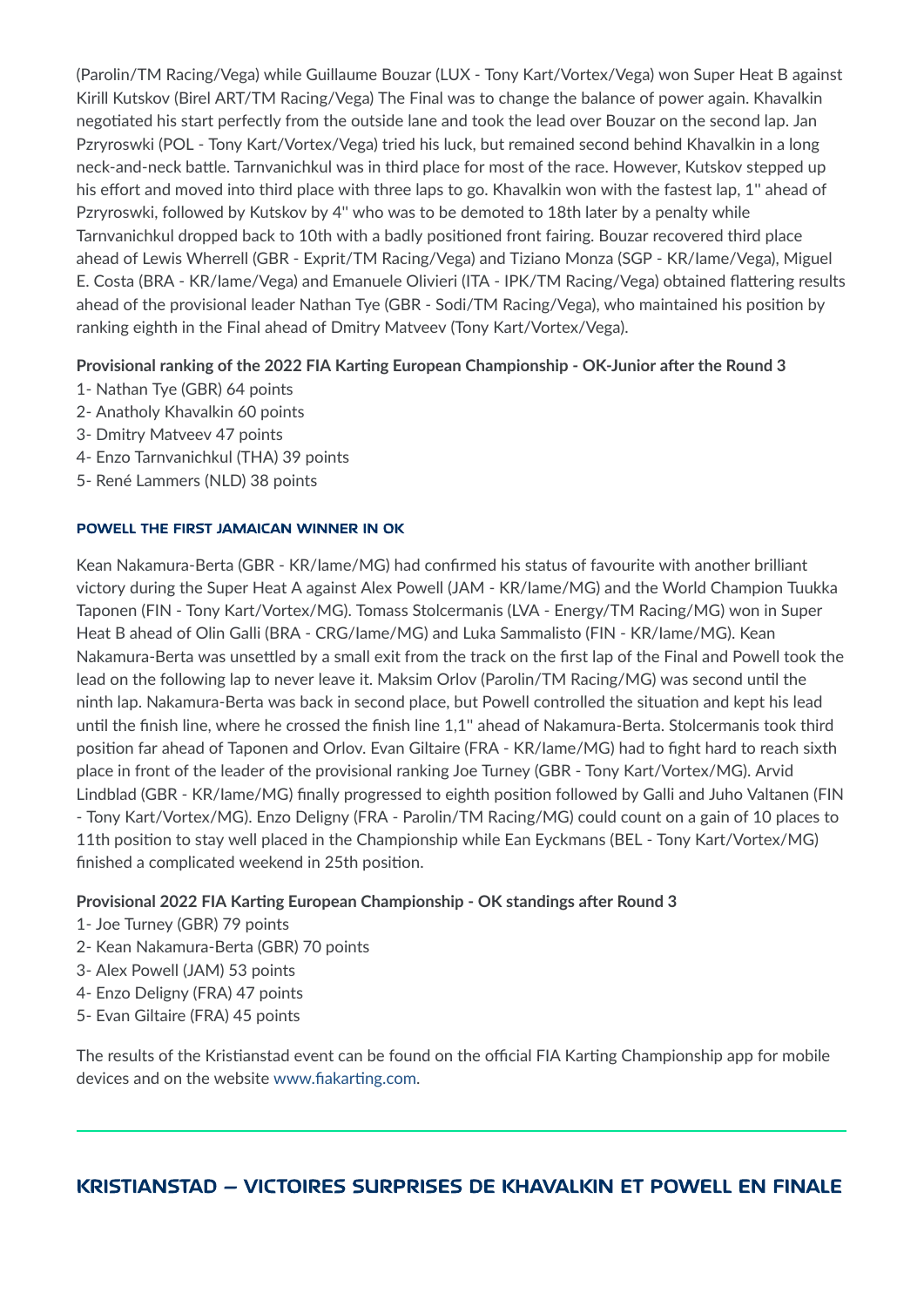La hiérarchie semblait bien assurée à l'issue des Super Manches du Championnat d'Europe FIA Karting -OK et OK-Junior à Kristianstad. Les finales ont pourtant permis à Anatholy Khavalkin de gagner en OK-Junior tandis qu'Alex Powell (JAM) s'imposait en OK. Les classements provisoires des deux Championnats ne sont pas bouleversés, mais la conclusion ne sera que plus serrée dans un mois à Franciacorta (ITA).

La journée de dimanche a connu un temps encore plus beau que la veille avec un ciel uniformément bleu et des températures se rapprochant des 25°. Les courses ont été exigeantes pour les mécaniques tandis que les pilotes se mesuraient à coup de centièmes de seconde. Les résultats de l'épreuve suédoise se sont révélés quelque peu différents des deux premières au Portugal et en Espagne. La configuration plus sinueuse de l'Asum Ring a sans doute compté dans ces variations au même titre que le travail incessant des équipes. En tout cas, l'épreuve a été très fortement disputée du début à la fin dans d'excellentes dispositions sportives, procurant un spectacle de choix pour les amateurs de compétition. Sous le soleil de la Scanie, les nombreux spectateurs présents ont apprécié le show de présentation des finales. Le Président de la CIK-FIA Akbar Ebrahim était de nouveau présent lors de cet évènement européen particulièrement bien organisé.

À la suite des résultats de cette épreuve, la conquête des titres s'annonce plus que jamais passionnante dans un mois en Italie lors de l'ultime épreuve du Championnat d'Europe FIA Karting - OK et OK-Junior qui aura lieu du 7 au 10 juillet sur le nouveau circuit de Franciacorta.

### OK-JUNIOR : KHAVALKIN, NOUVEAU VAINQUEUR

Enzo Tarnvanichkul (THA - Tony Kart/Vortex/Vega) remportait la Super Manche A devant Anatholy Khavalkin (Parolin/TM Racing/Vega) tandis que Guillaume Bouzar (LUX - Tony Kart/Vortex/Vega) gagnait la Super Manche B face à Kirill Kutskov (Birel ART/TM Racing/Vega). La finale allait encore changer le rapport des forces en présence. Khavalkin négociait parfaitement son départ depuis la file extérieure et prenait l'avantage sur Bouzar en tête de la course dès le 2e tour. Jan Pzryroswki (POL - Tony Kart/Vortex/Vega) tentait sa chance, mais restait second derrière Khavalkin lors d'un long coude-à-coude. Tarnvanichkul occupait la 3e place pendant la plus grande partie de la course. Cependant, Kutskov accentuait son effort et se hissait en 3e position à trois tours du but. Khavalkin s'imposait avec le meilleur tour, 1" devant Pzryroswki, suivi à 4" par Kutskov qui sera rétrogradé plus tard 18e par une pénalité alors que Tarnvanickul reculait 10e avec un carénage avant mal positionné. Bouzar récupérait la 3e place devant Lewis Wherrell (GBR - Exprit/TM Racing/Vega) et Tiziano Monza (SGP - KR/lame/Vega), Miguel E. Costa (BRA -KR/lame/Vega) et Emanuele Olivieri (ITA - IPK/TM Racing/Vega) obtenaient des résultats flatteurs devant le leader du classement provisoire Nathan Tye (GBR - Sodi/TM Racing/Vega) qui conservait son rang en étant classé 8e de la finale devant Dmitry Matveev (Tony Kart/Vortex/Vega).

### Classement provisoire du Championnat d'Europe FIA Karting - OK-Junior 2022 après la 3e épreuve

- 1- Nathan Tye (GBR) 64 points
- 2- Anatholy Khavalkin 60 points
- 3- Dmitry Matveev 47 points
- 4- Enzo Tarnvanichkul (THA) 39 points
- 5- René Lammers (NLD) 38 points

### POWELL, PREMIER VAINQUEUR JAMAÏCAIN EN OK

Kean Nakamura-Berta (GBR – KR/lame/MG) avait conforté son statut de favoris par une nouvelle victoire éclatante lors de la Super Manche A face à Alex Powell (JAM - KR/lame/MG) et au Champion du Monde Tuukka Taponen (FIN - Tony Kart/Vortex/MG). Tomass Stolcermanis (LVA - Energy/TM Racing/MG) s'imposait dans la Super Manche B devant Olin Galli (BRA - CRG/lame/MG) et Luka Sammalisto (FIN -KR/lame/MG). Kean Nakamura-Berta était déconcentré par une petite sortie de piste dans le 1er tour de la finale et Powell s'emparait de la tête au passage suivant pour ne plus la quitter. Maksim Orlov (Parolin/TM Racing/MG) se maintenait second jusqu'au 9e tour. Nakamura-Berta avait retrouvé sa vivacité au 2e rang, mais Powell contrôlait la situation et conservait son avance jusqu'à l'arrivée qu'il franchissait 1,1" avant